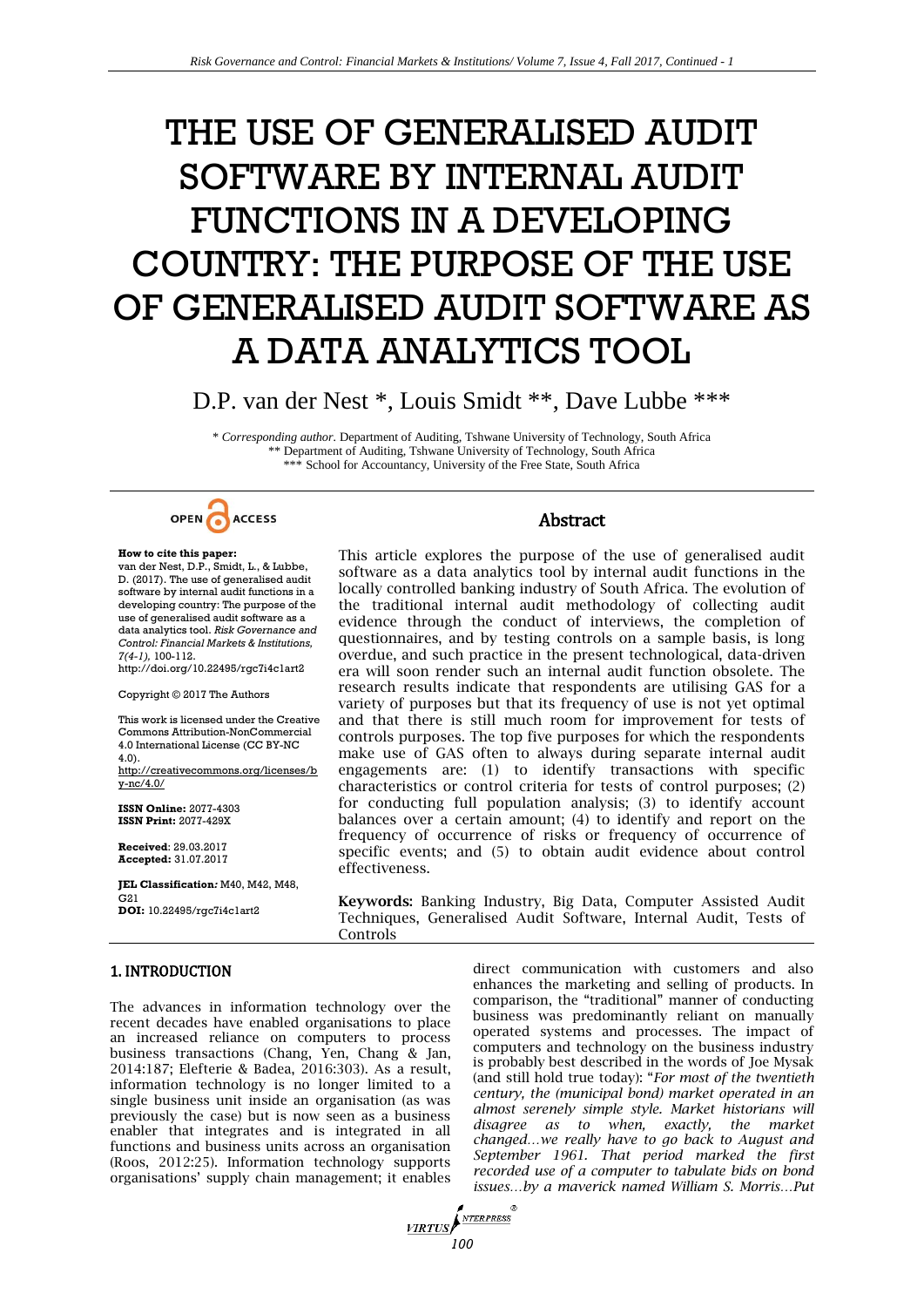*together from a Heath kit, the [computer] made all else possible. The thought of putting together, say, a combine multipurpose crossover and net cash refunding with synthetic fixed-rate maturities, or a deal mixing variable rate, fixed, and zero-coupon bonds – well, we leave it to your imagination. Such deals would have been unthinkable in the precomputer age"* [own emphasis] (cited in Ehlrich, 1998:197).

The development of technology had a significant impact on the banking industry. One of the main impacts of technological innovation, amongst others, was the ease of processing and transmission of information that it introduced. Banks can now effortlessly market their products and services on a globally networked platform. In addition, the development of information addition, the development of information technology has resulted in the transformation of banks' product ranges, its service channels and the types and packaging of its services (Campanella, Peruta & Giudice, 2015). Information technology has enabled banks to be more efficient in their service delivery to their customers and other stakeholders. Banks rely heavily on information technology for support for their management control systems, and to enable them to provide the government regulator (such as the Reserve Bank's Supervision Department) with the information required to demonstrate their compliance with legislative requirements (Eastburn & Boland, 2015:160). Today, banking practices are no longer restricted to one country or jurisdiction but are characterised by multidimensional sets of transactions impacting multiple countries, while trying to honour a plethora of different legal and regulatory frameworks. For this reason, banks are reliant on a global network of data processing and information systems to provide their core banking services, and to enable them to effectively manage the macroeconomic elements of their industry (Eastburn & Boland, 2015:160).

This dependency on data by organisations and specifically banks in order to run their core business functions has resulted in the generation and storage of big data. The term "big data" refers to data that is extremely large in size (in other words the volume of data) and also includes velocity (data that is available in real-time), variety and veracity (Moffit & Vasarhelyi, 2013:4; Yoon, Hoogduin & Zhang, 2015:432; IIA, 2016b:6). The variety component refers to the data that is retrieved from multiple sources (for example, blogs, video streams, website traffic and audio files), whereas veracity refers to the relevance and truthfulness of that data (Cao, Chychyla & Stewart, 2015:424; Yoon *et al*., 2015:432; IIA, 2016b:7). Big data has become a critical resource for almost all present-day organisations: it is critical because of the wholehearted reliance being placed on it as it enables informed business decision making and the development of coherent business strategies (Griffin & Wright, 2015:377; Deloitte, 2016a). Important information about the effectiveness of an organisation's internal controls and risk management practices, its behavioural ethics, regulatory compliance, reliability of its financial statements and its performance is concealed in its data (Zitting, 2016:2). On the other hand, organisations are increasingly faced with challenges around the storage, managing, protection and utilisation of its' big data (IIA, 2015b:16).

With increasing reliance being placed on technology by organisations, and the ever increasing size and complexity of the resource known as "big data" (as previously mentioned), the internal audit activity will have to be innovative in its efforts to obtain persuasive audit evidence to support the achievement of their various engagement objectives. The IIA's Research Foundation (2016b:6), in their 2016 (CBOK) report on *Data Analytics: Elevating Internal Audit's Value*, also draws attention to the transformation of the traditional (manual oriented) internal audit function to one that now needs to adopt the use of technology-enabled tools and techniques in order to deliver on its mandate. The modern internal auditor will have to utilise tools and techniques that will enable him or her to take advantage of the wealth of data and information that resides in an organisation's systems. The traditional methods of collecting audit evidence (for example, the conduct of interviews, the completion of questionnaires, and by testing controls on a sample basis) are limited and do not fit the professional profile of the modern day internal auditor. Zitting (2016:2) points out that the traditional internal audit methodology of collecting audit evidence through the conduct of interviews, the completion of questionnaires, and by testing controls on a sample basis, is long overdue, and emphasises that such practice in the present technological, data-driven era will soon render such an internal audit function obsolete. This view is also shared by the IIA (IIA, 2016b:1). In addition, the IIA in the latest edition of its International Standards for the Professional Practice of Internal Auditing (Standards), has published Standard 1220.A2, *Due Professional Care*, which requires internal auditors to utilise technology-based tools in the execution of their responsibilities (IIA, 2016c:7). It is thus of utmost importance that modern day internal auditors utilise appropriate tools and techniques in order to embrace the power of data in such a way that will lead to meaningful analyses of the data (electronic audit evidence) collected. In addition, PwC (2016:11) in its *2016 State of the Internal Audit Profession Study* points out that effective internal audit functions invest in data analytics and technology-enabled tools in order to embrace the revolution currently changing the organisational landscape.

The research findings in this article form part of the results of an extensive study done on the use of GAS by internal audit functions in the South African banking industry, performed in fulfilment of a PhD degree in Auditing. This article highlights the research findings with regard to the different uses of GAS as a data analytics tool by the internal audit functions in the South African banking industry and is the second in a series of two articles. The first article highlighted the research findings with regard to the maturity of the use of GAS by internal audit functions in the South African banking industry.

The most prominent use of technology-enabled tools and techniques, namely the use of computer assisted audit techniques (CAATs) and specifically generalised audit software (GAS), is the focus of this article (see section 2). In the next section the research objective and methodology is discussed, and this is followed by a literature review, empirical findings and a conclusion.

**11RTUS**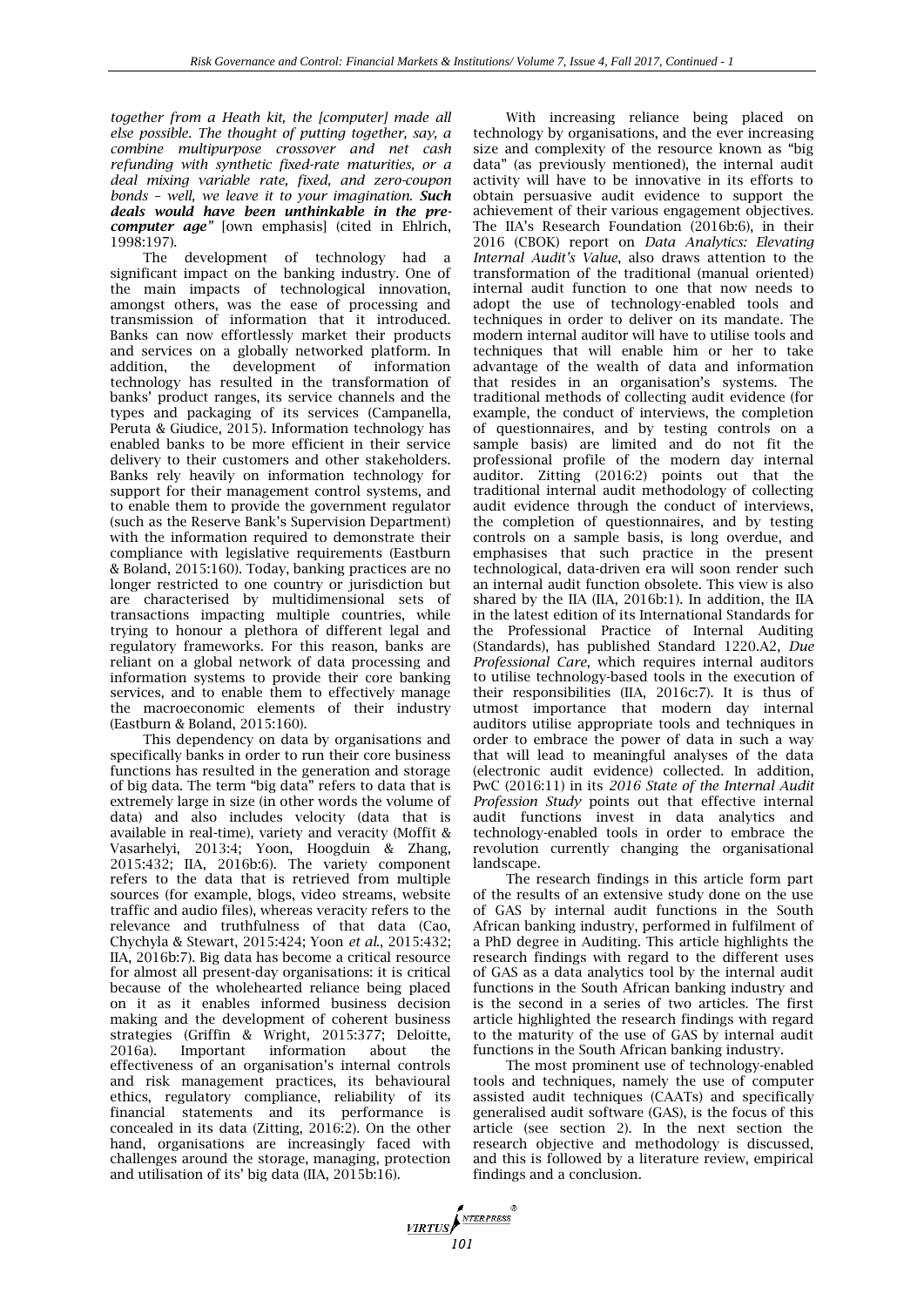### 2. RESEARCH OBJECTIVE AND METHODOLOGY

Internal auditors have to embrace the power of data that resides in the computer systems of their respective organisations if they are to remain relevant in the era of "big data". This article is guided by the following **research objective**: *To explore and identify the purposes for which GAS as a data analytics tool is presently being used by internal audit functions in the locally controlled South African banking industry.*

The primary method of data collection used in this article was by means of a structured questionnaire (quantitative method), which was then followed up with a semi-structured telephonic interview, but only in cases where further clarity was sought from the respondents (qualitative method). The quantitative data, for the purposes of this article, was analysed through the use of descriptive statistics. The structured questionnaire (refer to Smidt (2016:306) also gathered additional qualitative data through the use of a limited number of open ended questions. The qualitative data provided additional insight regarding the current frequency of use (i.e., level of maturity) in the use of GAS, the second article in this series provides insight into the reasons for including GAS in their respective audit methodologies.

The locally controlled banking population consists of 10 banks, all of which have local in-house internal audit functions, and are permitted to conduct the business of a bank in South Africa (Reserve Bank, n.d.). The research population therefore consisted of Chief Audit Executives (CAEs) of in-house internal audit functions from the ten (10) locally controlled banks that were at that stage (2016) registered with the South African Central Bank (Reserve Bank), and that were thus permitted to conduct the business of a bank in South Africa (a list of these 10 locally controlled banks is included in Annexure A). The locally controlled banks were specifically selected as their internal audit methodologies and procedures have been developed and maintained by their respective South African head office internal audit functions, in compliance with South African legislation. Internal audit methodologies used in the locally operating foreign banks have been developed and are maintained at the banks' international head offices, and were therefore excluded from this research because of the diversity of jurisdictions and legislation governing these functions.

The total number of questionnaires returned was nine from the ten banks. The questionnaires were followed up by a semi-structured interview with the nine participating CAEs (but only in cases where further clarity was sought from the respondents).

#### 3. LITERATURE REVIEW

## 3.1. Computer assisted audit techniques (CAATS) – an overview

CAATs include a broad definition. The most prominent definitions, amongst others, include those by Braun and Davis (2003:726): they define CAATs as the use of any technology that enables an auditor to conduct auditing tasks. Coderre's (2009:5)

definition highlights CAATs as those technologyenabled tools and techniques that increase the efficiency of the conduct of audits. Furthermore, the IAASB (2015:17) defines CAATs as the audit procedures applied using the computer as an audit tool during the execution of an audit. These definitions therefore "allow" internal auditors to embrace the power of data by auditing "through" the computer. This means that controls embedded in the computer system can now be tested and larger samples (including whole population analysis of data) can be thoroughly interrogated and analysed by the internal auditor (the different functions or uses of CAATs, with specific emphasis on GAS as the primary (most frequently used) CAAT, is discussed in section 3.2.1). In addition, the use of CAATs enable internal auditors to audit "with the computer" and thus to perform a variety of auditing tasks efficiently and in a limited time frame (Ahmi, 2012:38; Elefterie & Badea, 2016:307). Braun and Davis (2003:726) distinguish between five popular categories of CAATs. These categories are: test data; integrated test facility; parallel simulation; embedded audit module, and GAS. Of these five categories GAS is the most frequently used CAAT and is also the focus of this article (as was mentioned in section 2) (Braun & Davis, 2003:725; Debreceny, Lee, Neo & Toh, 2005:605; Kim, Mannino & Nieschwietz, 2009:215; Lin & Wang, 2011:777; Mahzan & Lymer, 2014:328; IIA, 2016b:56). Section 3.2 provides a discussion of the use of GAS by internal auditors.

The use of CAATs enables internal audit functions to perform in-depth analyses of organisations' data. Soileau, Soileau & Sumners (2015:11) define data analytics as follows:

*"Analytics is the science of analysis. Analysis is the process of disaggregating information into smaller parts to gain a better understanding of the data. Analytics should typically be a view from the top down to the detail. This allows for the analysis to be put in context. Isolation of data patterns often allows for improved visualization, thereby both supporting and improving the decision-making process. The use of analytics also provides for datadriven decision making, based on real-time insights into data. The use of such techniques will help draw a picture that demands attention. Although a variety of substantive evidence gathering procedures are needed to establish a causal relationship between financial and operational data, such a process is valuable in identifying and assessing risk to improve both audit efficiency and effectiveness."* 

Also recognising the value that is attainable through data analytics (as is evident above), Coderre (2015:39) points out that the use of data analytics can assist internal auditors to audit an organisation from a data-driven perspective (answering the question: what does the data reveal about the organisation?), drive understanding of the risks (answering the question: what is happening?), and to generate insight (answering the question: why is it happening?). Deloitte (2016b:2), in their report on *Internal Audit Analytics: The journey to 2020,*  supports this view and indicates that an analyticsembedded internal audit function will be valuable in determining "how" to audit, "what" to audit and "when" to audit.

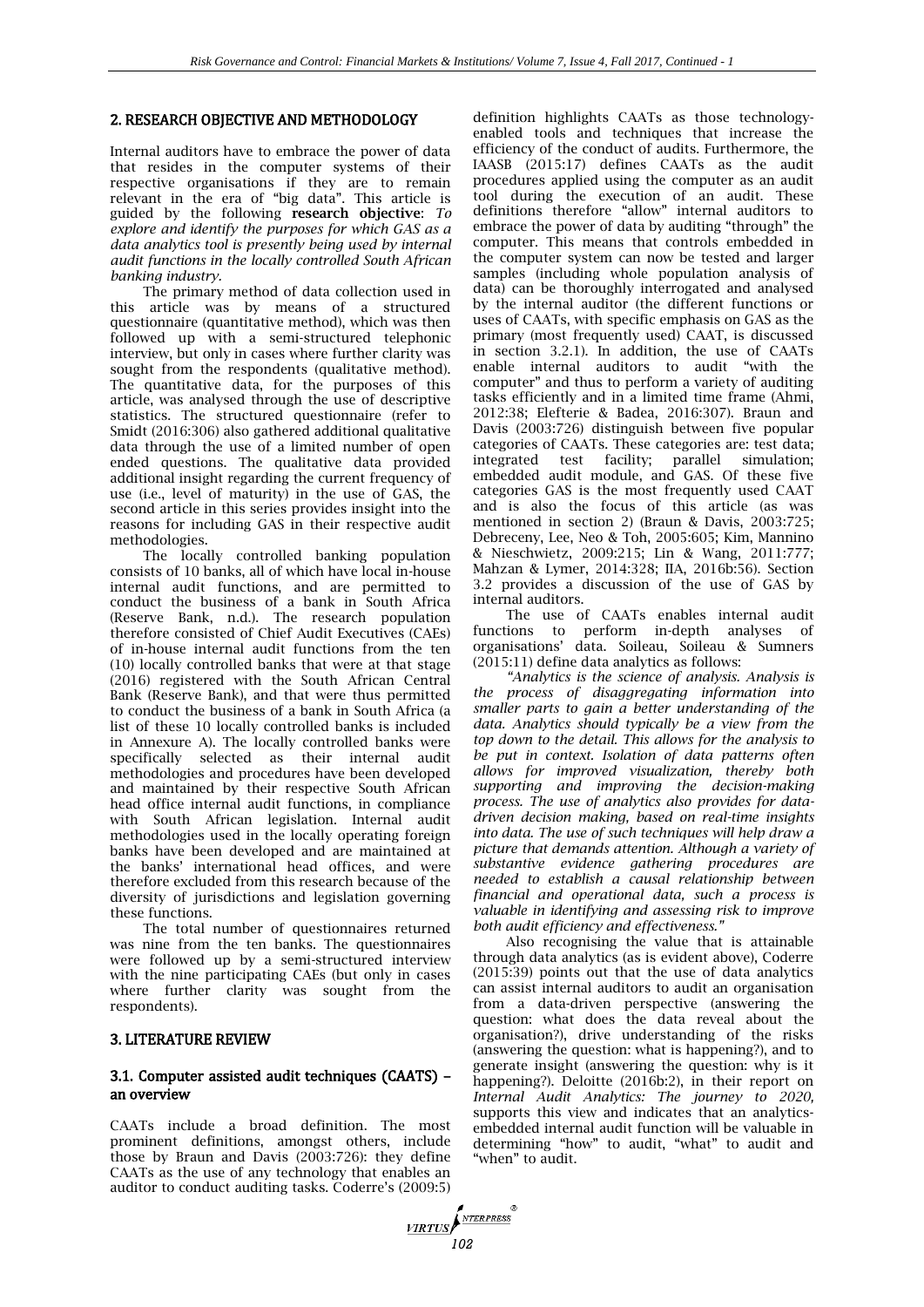The focus of this article is on the purpose of the use of GAS by internal audit functions in the locally controlled South African banking industry (as was stated in section 2), and GAS is therefore discussed in more detail in the next section.

## 3.2. Generalised audit software (GAS)

The International Standards for the Professional Practice of Internal Auditing, through Standard 1220.A2, *Due Professional Care*, encourages internal auditors to utilise technology-based tools during the conduct of internal audit engagements (IIA, 2016c:7). Among these technology-based tools, and specifically required by the Standards, is the use of GAS. As mentioned in section 3.1, GAS is a subcategory within the broader definition of CAATs. It also happens to be the type of CAAT that is most frequently used by internal auditors (refer to section 3.1). Ahmi (2012:42) points out that the abbreviation "GAS" is used somewhat inconsistently throughout the CAATs and auditing literature. Authors sometimes refer to the use of CAATs when in fact they are referring to the use of GAS. In more specific terms, GAS focuses on data which is going to be accessed, retrieved, analysed and manipulated from the computerised systems for tests of controls purposes. GAS includes, amongst others, professional audit software packages such as ACL and IDEA (Lin & Wang, 2011:777; Ahmi & Kent, 2013:90; Mahzan & Lymer, 2014:338).

With the advancements in technology now being used by organisations, and specifically in the banking industry, and with the flourishing of the era of "big data", one would think that the adoption and general use of technology-based tools, and more specifically the use of GAS, would be a nonnegotiable element of any modern internal audit function's "toolkit", as they support their efforts to add value to meet their various stakeholders' expectations. However, this is not the case, as can be discerned from examining the results of the IIA's Research Foundation CBOK 2015 report (the largest ongoing study of internal audit professionals in the world). The global results (IIA, 2015a:6) reflected in their 2015 (CBOK) report on *Staying a step ahead: Internal audit's use of technology* indicate that the extensive use of technology-based tools by internal audit functions is the exception rather than the norm. More specifically, the results indicate that 52% of the respondents either do **not** use CAATs at all, or only use it to a minimal extent. This low level of maturity displayed in the use of CAATs by internal audit functions globally is also reflected in its report (IIA, 2016a:6) on *Regional Reflections: Africa*, where 57% of respondents (specifically from South Africa), indicate that their internal audit functions only utilise technology-based tools such as CAATs "to some extent", or worse, rely solely on manual interventions in the execution of their duties.

The professional accounting and auditing firms have also focused attention on the use of technology-based tools, and specifically auditing software for data analysis purposes, by internal audit functions. The PwC (2015:6) report, *2015 State of the internal audit profession study – Finding True* 

*North in a period of rapid transformation,* found that only 34% of internal audit functions are making use of data analytics as part of their internal audit engagements. A prior study (also by PwC (2013:2)) on *The Internal audit analytics conundrum – finding your path through data,* found that only 31% of internal audit functions were then making use of data analytics in the form of audit software in efforts to improve delivery on their mandate. Another study conducted by Protiviti (2015a:19) in the USA *(From Cybersecurity to Collaboration: Assessing Top priorities for internal audit functions)*  confirmed that CAATs remains a top priority for internal audit functions: improving the function's skillset so as to be able to use technology-enabled tools and techniques. Deloitte (2016b:2), in their report on *Internal Audit Analytics: The journey to 2020* stresses how important it is for internal audit functions to embrace the vast amounts of data within today's organisations by applying new and innovative techniques that facilitate broader audit coverage and enable the delivery of greater insight into risks and controls.

Furthermore, KPMG (2015:12), in their report entitled *KPMG Internal Audit: top 10 considerations for technology companies,* highlights the use of technology and data analytics as one of the top 10 considerations that internal audit functions must master in their efforts to enhance their audit approaches and thus to deliver greater insight and value to their stakeholders. In another research report specifically focused on the use of data analysis audit software by internal audit functions, and conducted by AuditNet (2012:1), it was indicated that the majority of internal audit functions are still only utilising data analysis audit software on an ad hoc basis. The report also observed that internal audit functions still have a long way to go in order to reach a level of maturity beyond the ad hoc stage with regard to the use of data analysis audit software. Furthermore, Smidt (2014:152), in his study on the use of sampling by internal audit functions in the South African banking industry, found that 90% of respondents indicated that the use of CAATs (specifically GAS) could be "utilised more frequently" within their respective departments.

Despite the low maturity rates reported on the usage and adoption of GAS by internal audit functions, and the recurring statement of intention to increase its usage as reported in the various studies cited above, the use of GAS does hold many advantages for internal audit functions seeking to improve efficiencies and insights during their dayto-day activities. These advantages, including the motivational factors for adopting GAS by internal audit functions, are discussed in section 3.2.1. However, despite the overall beneficial effects of embracing GAS, there are also some limitations or disadvantages associated with the use of GAS, and these are usually cited by internal audit functions as the reasons for not adopting GAS. These limitations and causal factors as identified in various research studies into the process of adoption of GAS by internal audit functions are discussed in section 3.2.2.

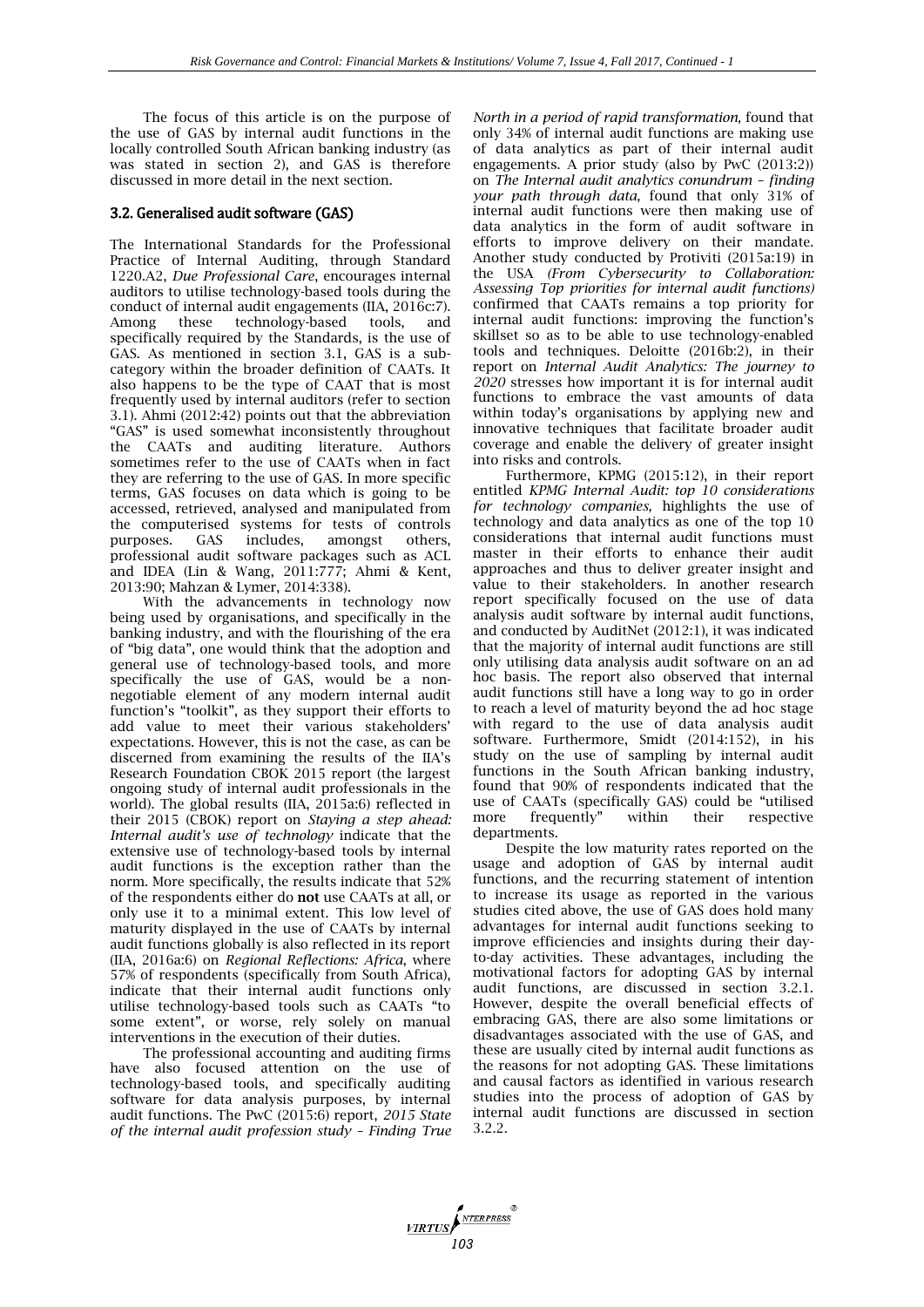## 3.2.1. Functions and advantages of GAS as contributing factors for the adoption by internal audit functions

The adoption and use of GAS offers a number of data analysis functions to internal auditors. Table 1 provides a summary of the most common functions associated with the use of GAS (purpose of the use of GAS). This summary has been compiled from literature on GAS and various other auditing

perspectives (Debreceny *et al.,* 2005:608; Janvrin, Bierstaker & Lowe, 2009:110; Ahmi & Kent, 2013:90; Tumi, 2014:3; Bierstaker, Janvrin & Lowe, 2014:4; Mahzan & Lymer, 2014:338; Shiau, 2014:22; Banarescu, 2015:1829; IAASB, 2015 ISA 610 par. A16 & A27; Murphy & Tysiac, 2015:2; O'Donnell, 2015:24; Zaiceanu, Hlaciuc & Lucan, 2015:601; Ahmi, 2012:43; Cangemi, 2016:1; Elefterie & Badea, 2016:305; IIA, 2016b:58).

**Table 1.** Functions of GAS

| <b>Function</b>                                                                  | <b>Description</b>                                                                                                                                    |
|----------------------------------------------------------------------------------|-------------------------------------------------------------------------------------------------------------------------------------------------------|
| Aging analysis                                                                   | Produces aged summaries of data based on established cut-off dates. For example, to                                                                   |
|                                                                                  | identify the number of days outstanding for accounts receivable transactions.                                                                         |
| Merge                                                                            | Combines two files with identical fields into a single file. An example would be to merge                                                             |
|                                                                                  | two years' worth of accounts payable history into one file.<br>Creates a calculated field using data within a file. For example, the net salary to an |
| Calculations                                                                     | employee can be recalculated using the gross pay field and deducting statutory deductions.                                                            |
|                                                                                  | Allows the internal auditor to analyse character fields by setting them in rows and                                                                   |
| Cross tabulate                                                                   | columns. By cross tabulating character fields, the internal auditor can interrogate the data,                                                         |
|                                                                                  | explore areas of interest, accumulate numeric fields and produce various summaries.                                                                   |
|                                                                                  | Audit technology designed to find abnormal duplications of specific digits, digit                                                                     |
|                                                                                  | combinations, specific numbers, and round numbers in company data. Since the objective                                                                |
| Digital                                                                          | is to find abnormal duplications, internal auditors need a benchmark that indicates a                                                                 |
| analysis/Benford's                                                               | normal level of duplication. Benford's Law gives internal auditors the expected frequencies                                                           |
| law                                                                              | of the digits in tabulated data. The internal auditor would expect conformity from data that                                                          |
|                                                                                  | is original and that has not been tampered with. Any deviations from the normal (expected)                                                            |
|                                                                                  | patterns within such data can be red flagged for the internal auditor to analyse further.                                                             |
| Duplicates                                                                       | Identifies duplicate transactions or records in a file. For example, the identification of                                                            |
|                                                                                  | duplicate bank account numbers within the payroll master file.                                                                                        |
| Export                                                                           | Enables the internal auditor to save a file in another format (for example, Excel or Word) for                                                        |
|                                                                                  | testing purposes.                                                                                                                                     |
| Filter                                                                           | Allows the internal auditor to extract specific items from a file and to copy them to another                                                         |
| file. For example, identifying accounts payable balances over a specified limit. |                                                                                                                                                       |
| Gaps                                                                             | Enables the internal auditor to test for any missing transactions from a file.                                                                        |
|                                                                                  | The sort functionality allows the internal auditor to sort transactions or records in a file in                                                       |
| Sort                                                                             | ascending or descending order. For example, the human resources master file can be                                                                    |
|                                                                                  | interrogated for any blank ID number fields or ID number fields that are displayed as                                                                 |
|                                                                                  | "99999999".<br>This function joins two different files into a single file using specific key fields. For                                              |
|                                                                                  | example, the number of employees that are still active on the organisation's network                                                                  |
|                                                                                  | firewall can be compared to the employee master file to determine if any of these                                                                     |
| Join                                                                             | employees have not already terminated their employment with the organisation. If any                                                                  |
|                                                                                  | cases are identified, the terminated employees' access to the firewall should immediately                                                             |
|                                                                                  | be revoked.                                                                                                                                           |
|                                                                                  | This function enables the internal auditor to draw a regression analysis using statistical                                                            |
| Regression                                                                       | means to calculate a dependent variable (such as net sales) based on various independent                                                              |
|                                                                                  | variables (for example, product purchases, inventory levels and number of purchases).                                                                 |
| Sample                                                                           | Allows for the selection of samples from key electronic files.                                                                                        |
|                                                                                  | Calculates various statistics on a selected numeric field. For example, positive values,                                                              |
| <b>Statistics</b>                                                                | negative values and averages.                                                                                                                         |
| Stratify                                                                         | Stratification counts the total number and Rand value of a population falling within                                                                  |
|                                                                                  | specified intervals. It also allows a useful view into the largest, smallest and average Rand                                                         |
|                                                                                  | value transactions.                                                                                                                                   |
| Summarise                                                                        | Assists the internal auditor to make a summary of numerical fields based on a specific                                                                |
|                                                                                  | field in a file. For example, the internal auditor can summarise travel and entertainment                                                             |
|                                                                                  | expenses for a specific employee to identify any unusual high payment amounts.                                                                        |
| Highlight                                                                        |                                                                                                                                                       |
| differences                                                                      | Highlights differences between two different versions of a report.                                                                                    |
| Outlier extraction                                                               | Searches for records that lie at the extreme ends of a population                                                                                     |
|                                                                                  |                                                                                                                                                       |

Reviewing the information in Table 1, it is clear that GAS functionalities provide the internal auditor with various options that can result in the function conducting a more streamlined and enhanced audit engagement. The application of the GAS functions should enable the internal auditor to analyse and draw meaningful conclusions from and insights into

the data about the effectiveness of an organisation's control environment. The internal audit functions of today are under enormous pressure to maximise efficiency and to continue to deliver value to their diverse set of stakeholders on an enlarged organisational and general risk landscape, and to produce audit results that are of increased value and

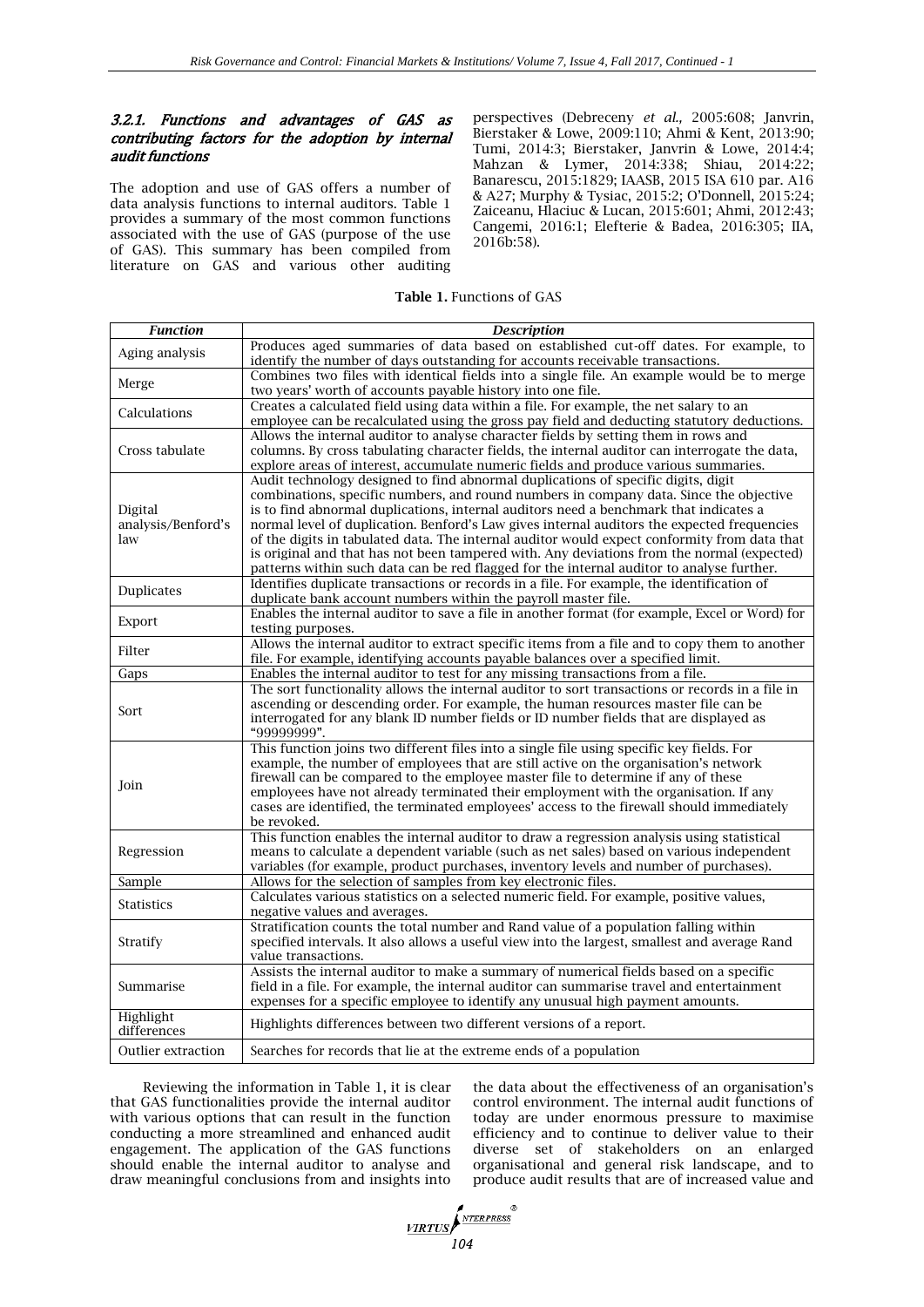insight. Deloitte (2013:4), in their report entitled *Adding insight to audit – Transforming internal audit through data analytics* also draws attention to the expectations of the audit committee and senior management that have also been heightened in tandem with the adoption of GAS:

 The internal audit function is expected to be more efficient and to achieve more with less;

 The internal audit function is expected to be more effective in identifying and responding to risk; The internal audit function is expected to deliver

more robust and effective analysis of key issues;

 The internal audit function is expected to provide meaningful insights and analysis; and

 The internal audit function is expected to be a change agent within the organisation.

Some of the most common advantages associated with the use of GAS and identified in various auditing - and GAS-related research publications include:

 GAS introduces an enhanced audit approach as it allows for faster, more efficient conduct of internal audit engagements (usually in a fraction of the time that traditional audit approaches require);

 It enables the internal auditor to identify and analyse internal control weaknesses;

It allows for the performance of data analytics;

 It allows for a proactive audit approach that can deliver audit results in real-time - as and when internal control weaknesses are identified;

The ability to test significant volumes of data;

 GAS allows for broader coverage of an organisation's risk and control universe;

GAS facilitates the evaluation of fraud risks;

 The ability to test and analyse 100% of an audit population instead of only a sample;

 GAS enables the internal auditor to gather sufficient and reliable audit evidence regarding the operating effectiveness of an organisation's control environment;

 GAS assists the internal auditors with risk assessments for tests of controls purposes through the identification of outliers or anomalies, and trends that warrant further emphasis on those areas of higher risk; and

 It assists the internal audit function to satisfy the client's demand for fast and reliable audit results (Janvrin *et al.,* 2009:110; Ahmi, 2012:40; Ahmi & Kent, 2013:90; Bierstaker *et al.,* 2014:4; Mahzan & Lymer, 2014:338; Shiau, 2014:22; Coderre, 2015:39; IAASB, 2015 ISA 610 par. A16 & A27; Murphy & Tysiac, 2015:2; O'Donnell, 2015:24; Zaiceanu *et al.,* 2015:601; Elefterie & Badea, 2016:305; IIA, 2016b:58).

Although the use of GAS offers many functionalities and advantages to internal audit functions, its use and adoption is still lower than expected, as was emphasised in section 3.2. Coderre (2015:40) remarks: *"Study after study has shown that the data analytics capabilities of internal audit functions consistently fall below what is desired and even what is required."* There is however a group of leading internal audit functions that do embrace the power of data analytics through the utilisation of GAS in an effort to respond to the increased demands of its various stakeholders. These internal audit functions usually cite the advantages described above as some of the contributing drivers for adopting GAS as an essential tool in their audit approaches. Table 2 provides a summary of selected research studies that have focused specifically on the motivational factors that contribute to the adoption and/or use of GAS by internal audit functions.

**Table 2**. Summary of selected major studies that explored the use of GAS by internal audit functions

| Year of study's<br><b>Publication</b> | Author/s               | Title of study                                                                                                                                      | Key findings<br>(motivation for adopting gas)                                                                                                                                                                                                                                                                                                                                                                                                     |  |  |
|---------------------------------------|------------------------|-----------------------------------------------------------------------------------------------------------------------------------------------------|---------------------------------------------------------------------------------------------------------------------------------------------------------------------------------------------------------------------------------------------------------------------------------------------------------------------------------------------------------------------------------------------------------------------------------------------------|--|--|
| 2005                                  | Debreceny<br>et al.    | Employing generalised audit<br>software in the financial<br>services sector: challenges<br>and opportunities                                        | Internal auditors see the use of GAS primarily<br>$\bullet$<br>as a tool for special investigations rather than as<br>a foundation for their regular, day-to-day work<br>requirements.                                                                                                                                                                                                                                                            |  |  |
| 2012                                  | AuditNet               | 2012 Survey Report on Data<br>Analysis Audit Software                                                                                               | • More audits can be conducted:<br>Increased audit efficiency (i.e., a more<br>streamlined audit process);<br>Ability to review entire audit populations;<br>Identification of fraudulent transactions;<br>Auditors enjoy using the software;<br>٠<br>The audit scope is more consistent;<br>٠<br>The ability to do more with less;<br>It has reduced the amount of scheduled<br>fieldwork; and<br>• The internal audit staff acquire new skills. |  |  |
| 2014                                  | Mahzan<br>and<br>Lymer | Examining the adoption of<br>computer-assisted audit<br>tools and techniques: Cases<br>of generalized audit<br>software use by internal<br>auditors | Increased cost savings;<br>٠<br>Broader audit coverage;<br>٠<br>Increased audit quality;<br>٠<br>The use of GAS enhances the audit efficiency;<br>and<br>• The use of GAS allows for automated audit<br>tasks to be conducted.                                                                                                                                                                                                                    |  |  |

**VIRTUS**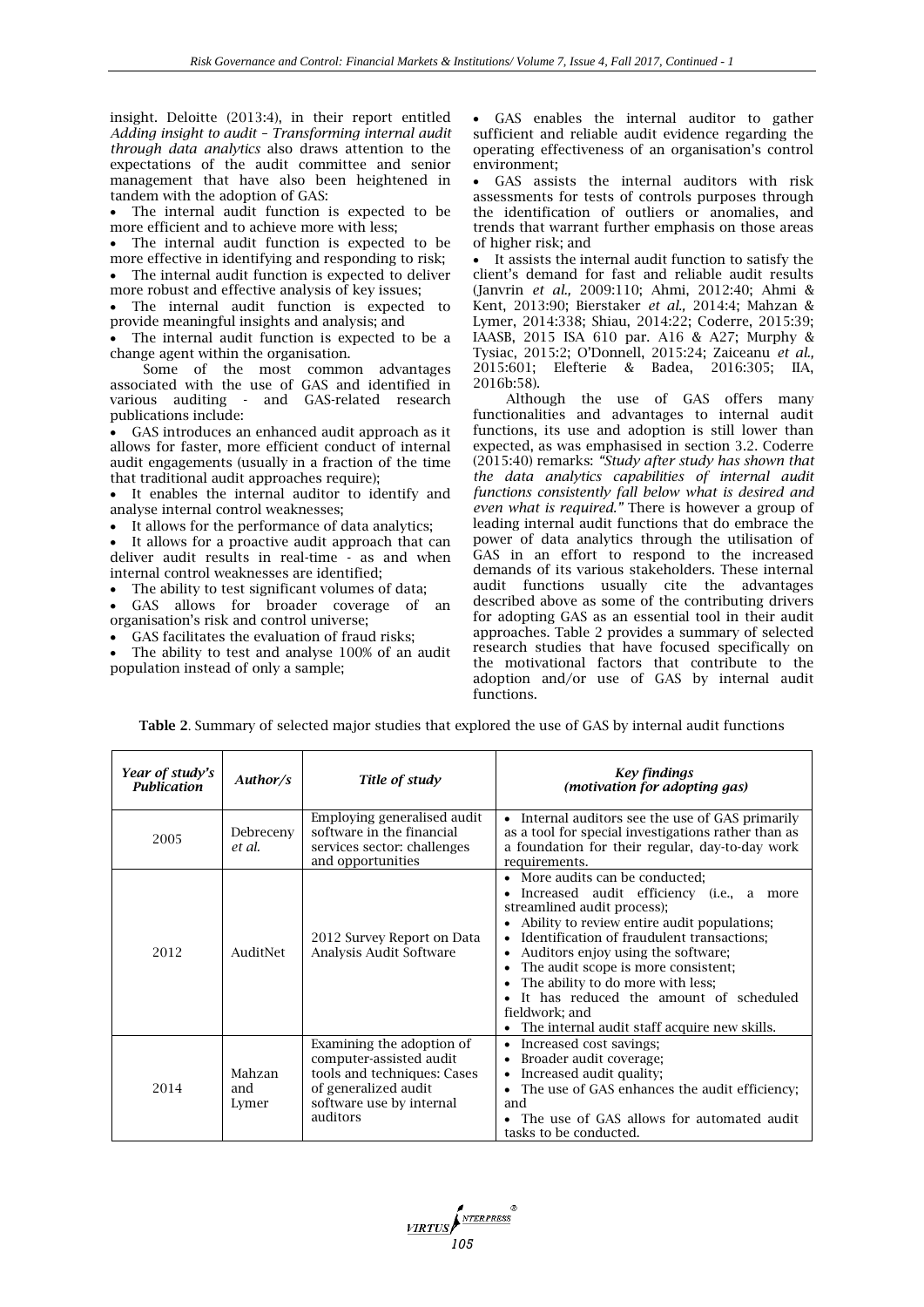| Year of study's<br><b>Publication</b> | Author/s   | Title of study                                              | Key findings<br>(motivation for adopting gas)                                                                                                                                                                                          |  |
|---------------------------------------|------------|-------------------------------------------------------------|----------------------------------------------------------------------------------------------------------------------------------------------------------------------------------------------------------------------------------------|--|
| 2015                                  | Protiviti  | Changing trends in internal<br>audit and advanced analytics | • Testing support for specific audits;<br>Sample selection;<br>• Risk assessment:<br>Audit planning; and<br>Continuous monitoring.                                                                                                     |  |
| 2016                                  | <b>IIA</b> | Data Analytics: Elevating<br>Internal Audit's value         | • The audit process is streamlined;<br>• The fieldwork time for the engagement is<br>reduced:<br>• Fraudulent transactions are identified;<br>The audit scope is more consistent; and<br>• More audits are capable of being performed. |  |

Reviewing the information in Table 2 it is evident that "enhanced audit efficiency", amongst others, was consistently cited as the reason for adopting GAS. This aligns positively with the increased expectancy of the internal audit functions' stakeholders that internal audit provides broader (extended) audit coverage in an effective and efficient manner (IIA, 2014:1; PwC, 2014:2; PwC, 2015:17; Tusek, 2015:188). The factors discussed in this section focused on the positive aspects of the functionality, advantages and usage of GAS by internal auditors. There is however also factors that render internal audit functions reluctant to implement, or that persuade them to make only limited use of GAS. These factors are discussed in the next section.

## 3.2.2. Limitations and disadvantages of GAS precluding the adoption by internal audit functions

Despite the number of advantages and functionalities that the use of GAS may offer (as mentioned in section 3.2.1) there are also certain causal factors that prevent internal audit functions from fully utilising them. Various studies have been conducted in which the use and adoption of GAS by internal audit functions (also refer to Table 2) has been investigated. These studies have also identified the reasons or factors most frequently cited for not integrating GAS and data analytics into the internal audit methodology.

The survey conducted by AuditNet (2012:9) specifically focused attention on the importance of factors that influence the successful adoption and integration of GAS and data analysis into the audit process. The top three factors identified were, data quality and reliability, availability of access to the data, and support and buy-in from the CAE.

The report issued by KPMG (2013:10) entitled *Data analytics for internal audit,* highlighted data availability (the variety of disparate information systems with multiple formats, incomplete data sets and inconsistent data quality), and the resulting inability of the selected GAS to effectively leverage its data analytics potential as the main challenges experienced by internal audit functions, and their justification for not adopting GAS and its data analysis capabilities.

PwC in their 2013 report (PwC, 2013:3) present a slightly different set of issues that internal audit functions have offered as justification for not yet having fully embraced the auditing power that data analytics makes possible with the use of GAS. The challenge begins when trying to build and acquire a team with the right data analytical skills set; embedding the use of data analytics across the internal audit life-cycle is the next challenge; identifying and acquiring the appropriate software technology is no less daunting, and the final barrier is achieving access to complete, relevant and accurate data in a timely manner.

The white paper issued by ACL (2013:4) also emphasises data access as a major barrier to the successful adoption and/or integration of GAS by internal audit functions. In addition, the time and resources required to achieve the implementation of GAS, as well as the absence of senior audit management's support and buy-in were also cited as contributing challenges to internal audit functions' efforts to adopt and integrate GAS into their audit methodologies. The authors also point out an additional challenge to the acceptance of GAS: the existence of an expectation gap between management's and internal audit's views as to what is important regarding the status of the control environment, as derived from the data analysis. For example, management (the auditee) is usually more interested in performance-based issues, while internal control weaknesses are the area of greater interest for internal audit.

In Tumi's study (2014:9), *An investigative study into the perceived factors precluding auditors from using CAATs and CA,* the lack of infrastructure was cited as the main reason for not implementing CAATs, or more specifically GAS. Other important factors mentioned for not implementing GAS were the cost implications associated with the purchase of commercially available software packages and the cost of employing auditors knowledgeable in the use of GAS.

The survey conducted by Protiviti (2015b:8) into the *Changing trends in internal audit and advanced analytics,* identified the following specific issues as posing the greatest challenges to internal audit functions' efforts to access data, successfully implement GAS and perform data analysis:

 Location of the data (i.e., identifying in which system the source or master data resides);

System constraints;

**VIRTUS** 

 Confidentiality and privacy concerns related to the data being accessed;

• Incompleteness of the data; and

 The ability to combine data from multiple systems or environments for analysis purposes.

The study by the IIA (2016b:10) entitled *Data Analytics: Elevating Internal Audit's Value,* identified the following major challenges to internal audit functions' efforts to incorporate data analytics into their audits: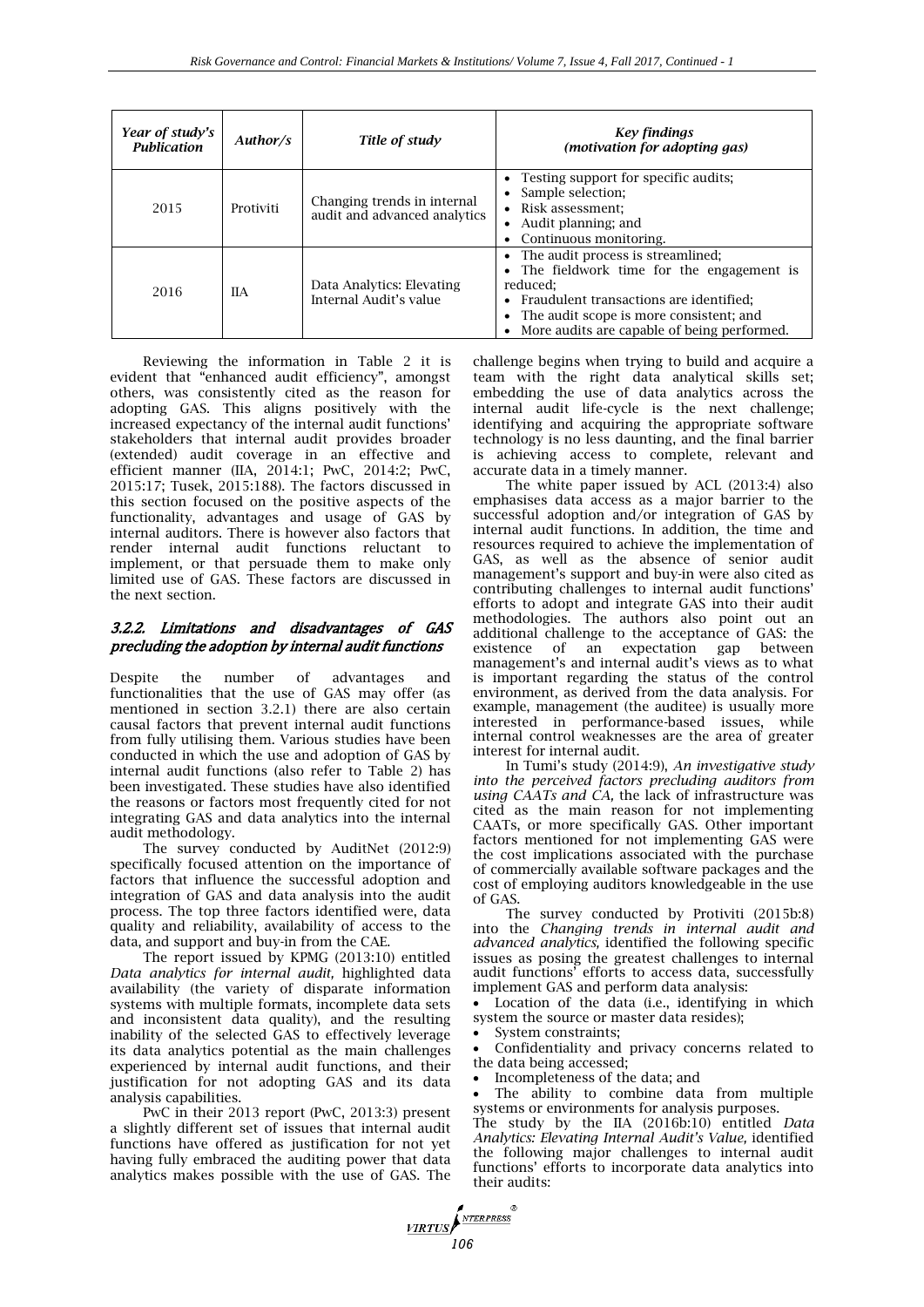Difficulty in obtaining, accessing and/or compiling the data;

 Time required to develop and execute analytical procedures;

 Insufficient existing resources and/or the need to train personnel;

- Lack of understanding of data analytics;
- Lack of management buy-in, and
- Inability to interpret the results obtained.

With reference to the studies and research reports cited above it is evident that the issues of access, availability, accuracy, completeness and integrity of the data are consistently identified as a top concern in a majority of these studies, and that these issues adversely impact on the internal audit functions' decision to integrate the use of GAS and data analytics into their respective audit data analytics into their respective audit methodologies. In addition, the IAASB (2015 ISA 500 par.A26) points out that the quality of **all** audit evidence gathered during the conduct of an audit is dependent on its **reliability** and **relevance** on which is based. Simply put, data analysis results that are based on incomplete, inaccurate or invalid data might lead to engagement objectives not being achieved, and more importantly, might lead to unreliable audit opinions being expressed regarding the effectiveness and soundness of an entity's operations (whether a bank or another commercial organisation). It is therefore not surprising that the issues of access, availability, accuracy, completeness and integrity of data have been identified as a top concern in a majority of the studies and research reports cited above.

While the factors and limitations highlighted by internal audit functions above are regarded as valid concerns and justifications not to fully implement GAS, they should not however totally discourage the use and adoption thereof, and deny the internal

audit function the benefits of the related data analysis capabilities.

## 4. EMPIRICAL FINDINGS

## 4.1. The purposes for which the internal audit functions make use of GAS

The frequency of the use of GAS by internal audit functions is a strong indicator of the purpose of the use of GAS by such internal audit functions. Various studies (Coetzee & Lubbe, 2014:119; IIA, 2015b:10; Motubatse, van Staden, Steyn & Erasmus, 2015:271; Sun, Alles & Vasarhelyi, 2015:177) highlights the current focus on risk based internal auditing, and the increasing use of GAS should assist internal audit functions to identify risks or areas within the control environment that warrant further emphasis for internal audit engagement purposes. In addition, various auditing - and GAS-related research publications (Janvrin *et al.,* 2009:110; Ahmi, 2012:40; Ahmi & Kent, 2013:90; Bierstaker *et al.,* 2014:4; Mahzan & Lymer, 2014:338; Shiau, 2014:22; Coderre, 2015:39; IAASB, 2015 ISA 610 par. A16 & A27; Murphy & Tysiac, 2015:2; O'Donnell, 2015:24; Zaiceanu *et al.,* 2015:601; Elefterie & Badea, 2016:305; IIA, 2016b:58) also emphasises the effectiveness of GAS for conducting risk assessments, amongst other tasks, through the identification of outliers, anomalies and trends that warrant further emphasis because they pose higher risk for tests of controls purposes. Table 3 (refer to Smidt (2016:329) provides a summary of the frequency and the various purposes of the use of GAS during the systematic phases of the internal audit approach.

| <b>Table 3.</b> The frequency and purpose of the use of GAS during the systematic phases of the internal audit |  |
|----------------------------------------------------------------------------------------------------------------|--|
| approach                                                                                                       |  |

| <b>Variables</b>                                                                                | Frequency                                                                                                                                   | Number of<br>responses | Percentage out of total<br>responses $(n=9)$ |
|-------------------------------------------------------------------------------------------------|---------------------------------------------------------------------------------------------------------------------------------------------|------------------------|----------------------------------------------|
| Phase 1:Annual audit planning                                                                   |                                                                                                                                             |                        |                                              |
|                                                                                                 | Never                                                                                                                                       | 3                      | 33.3%                                        |
|                                                                                                 | Rarely                                                                                                                                      | 4                      | 44.4%                                        |
| 1.1 Frequency of use of GAS to conduct risk-based<br>annual audit planning.                     | Sometimes                                                                                                                                   | $\overline{0}$         | 0.0%                                         |
|                                                                                                 | Often                                                                                                                                       |                        | 11.1%                                        |
|                                                                                                 | Always                                                                                                                                      | 1                      | 11.1%                                        |
| Phase 2: Engagement planning                                                                    |                                                                                                                                             |                        |                                              |
|                                                                                                 | Never                                                                                                                                       | $\Omega$               | 0.0%                                         |
| 1.2 Frequency of use of GAS for engagement planning                                             | Rarely                                                                                                                                      | 3                      | 33.3%                                        |
|                                                                                                 | Sometimes                                                                                                                                   | 4                      | 44.4%                                        |
| purposes.                                                                                       | Often                                                                                                                                       |                        | 11.1%                                        |
|                                                                                                 | Always                                                                                                                                      | 1                      | 11.1%                                        |
| Phase 3: Fieldwork                                                                              |                                                                                                                                             |                        |                                              |
|                                                                                                 | Never                                                                                                                                       | $\Omega$               | 0.0%                                         |
| 1.3 Frequency internal audit function make use of                                               | Rarely                                                                                                                                      |                        | 11.1%                                        |
| GAS to obtain audit evidence about control                                                      | Sometimes                                                                                                                                   | 3                      | 33.3%                                        |
| effectiveness.                                                                                  | Often                                                                                                                                       | 4                      | 44.4%                                        |
|                                                                                                 | Always<br>$\Omega$<br>Never<br>Rarely<br>3<br>Sometimes<br>3<br>Often<br>$\overline{2}$<br>Always<br>$\overline{0}$<br>Never<br>Rarely<br>1 |                        | 11.1%                                        |
|                                                                                                 |                                                                                                                                             |                        | 0.0%                                         |
| 1.4 Frequency internal audit function make use of<br>GAS to identify transactions with specific |                                                                                                                                             |                        | 11.1%                                        |
| characteristics or control criteria for tests of control                                        |                                                                                                                                             |                        | 33.3%                                        |
| purposes.                                                                                       |                                                                                                                                             |                        | 33.3%                                        |
|                                                                                                 |                                                                                                                                             |                        | 22.2%                                        |
|                                                                                                 |                                                                                                                                             |                        | 0.0%                                         |
| 1.5 Frequency internal audit function make use of                                               |                                                                                                                                             |                        | 11.1%                                        |
| GAS to identify account balances over a certain                                                 | Sometimes                                                                                                                                   | $\overline{4}$         | 44.4%                                        |
| amount.                                                                                         | Often                                                                                                                                       | $\overline{2}$         | 22.2%                                        |
|                                                                                                 | Always                                                                                                                                      | $\overline{2}$         | 22.2%                                        |

*MRTUS*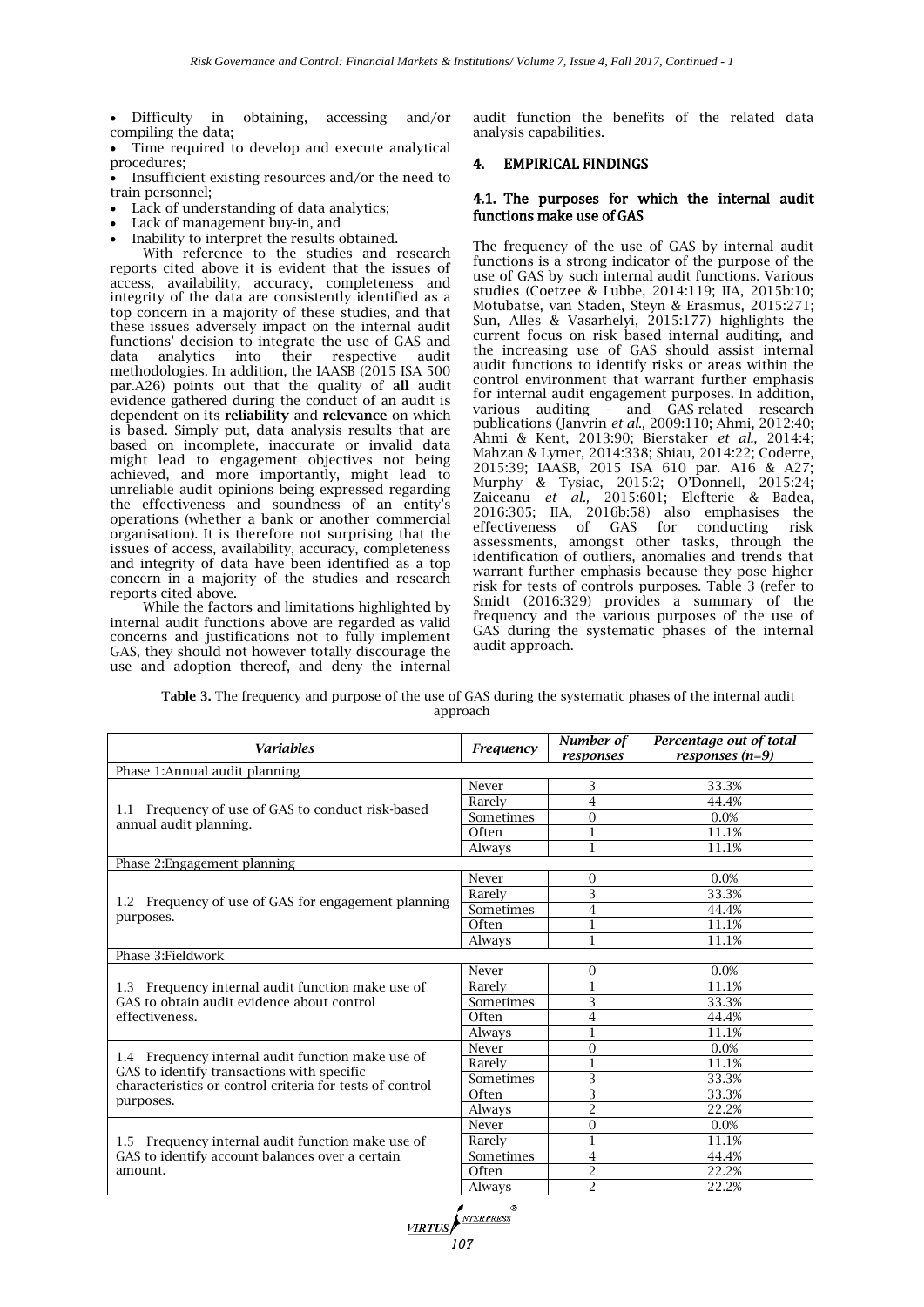| Variables                                                                                            | Frequency     | Number of<br>responses | Percentage out of total<br>responses $(n=9)$ |
|------------------------------------------------------------------------------------------------------|---------------|------------------------|----------------------------------------------|
|                                                                                                      | Never         | 0                      | 0.0%                                         |
|                                                                                                      | Rarely        | 5                      | 55.6%                                        |
| 1.6 Frequency internal audit function make use of                                                    | Sometimes     | $\overline{2}$         | 22.2%                                        |
| GAS for risk identification purposes.                                                                | Often         | $\overline{2}$         | 22.2%                                        |
|                                                                                                      | Always        | $\overline{0}$         | 0.0%                                         |
|                                                                                                      | Never         | 1                      | 11.1%                                        |
|                                                                                                      | Rarely        | $\overline{4}$         | 44.4%                                        |
| 1.7 Frequency internal audit function make use of<br>GAS to evaluate fraud risks.                    | Sometimes     | $\overline{2}$         | 22.2%                                        |
|                                                                                                      | Often         | $\overline{2}$         | 22.2%                                        |
|                                                                                                      | Always        | $\Omega$               | 0.0%                                         |
|                                                                                                      | Never         | 1                      | 11.1%                                        |
| 1.8 Frequency internal audit function make use of                                                    | Rarely        | $\overline{c}$         | 22.2%                                        |
| GAS for selecting random samples for tests of control                                                | Sometimes     | $\overline{2}$         | 22.2%                                        |
| purposes from key electronic files.                                                                  | Often         | 3                      | 33.3%                                        |
|                                                                                                      | Always        | 1                      | 11.1%                                        |
|                                                                                                      | Never         | $\overline{0}$         | 0.0%                                         |
|                                                                                                      | Rarely        | $\overline{c}$         | 22.2%                                        |
| 1.9 Frequency internal audit function make use of<br>GAS for conducting full population analysis     | Sometimes     | $\overline{c}$         | 22.2%                                        |
|                                                                                                      | Often         | 3                      | 33.3%                                        |
|                                                                                                      | Always        | $\overline{2}$         | 22.2%                                        |
|                                                                                                      | Never         | $\overline{0}$         | 0.0%                                         |
|                                                                                                      | Rarely        | 3                      | 33.3%                                        |
| 1.10 Frequency internal audit function make use of                                                   | Sometimes     | 3                      | 33.3%                                        |
| GAS to re-perform procedures.                                                                        | Often         | $\overline{2}$         | 22.2%                                        |
|                                                                                                      | Always        | $\mathbf{1}$           | 11.1%                                        |
|                                                                                                      | Never         | $\bf{1}$               | 11.1%                                        |
| 1.11 Frequency internal audit function makes use of                                                  | Rarely        | $\overline{4}$         | 44.4%                                        |
| GAS for the generation of exception reports through                                                  | Sometimes     | $\overline{2}$         | 22.2%                                        |
| continuous auditing.                                                                                 | Often         | 1                      | 11.1%                                        |
|                                                                                                      | <b>Always</b> | $\bf{1}$               | 11.1%                                        |
|                                                                                                      | Never         | $\Omega$               | 0.0%                                         |
| 1.12 Frequency internal audit function make use of                                                   | Rarely        | 1                      | 11.1%                                        |
| GAS to use the results of the data analysis to identify                                              | Sometimes     | 3                      | 33.3%                                        |
| and report on the frequency and occurrence of risks or<br>frequency of occurrence of specific events | Often         | 4                      | 44.4%                                        |
|                                                                                                      | Always        | $\mathbf{1}$           | 11.1%                                        |
| 1.13 Frequency internal audit function makes use of                                                  | Never         | $\overline{0}$         | 0.0%                                         |
| GAS to use the results of the data analysis to conduct a                                             | Rarely        | 5                      | 55.6%                                        |
| root cause analysis to establish why a certain control                                               | Sometimes     | $\mathbf{1}$           | 11.1%                                        |
| was not working effectively.                                                                         | Often         | $\overline{c}$         | 22.2%                                        |
|                                                                                                      | Always        | 1                      | 11.1%                                        |
|                                                                                                      | Never         | $\overline{2}$         | 22.2%                                        |
| 1.14 Frequency internal audit function make use of                                                   | Rarely        | $\overline{c}$         | 22.2%                                        |
| GAS to use the results of the data analysis to identify                                              | Sometimes     | 3                      | 33.3%                                        |
| trends and to predict future risk events.                                                            | Often         | 2                      | 22.2%                                        |
|                                                                                                      | Always        | $\overline{0}$         | 0.0%                                         |
| Phase 4: Monitoring and follow-up                                                                    |               |                        |                                              |
|                                                                                                      | Never         | $\overline{c}$         | 22.2%                                        |
| 1.15 Frequency of use of GAS to audit specific data                                                  | Rarely        | $\overline{c}$         | 22.2%                                        |
| stored in GAS (i.e. logs) that are used to support and                                               | Sometimes     | $\mathbf{1}$           | 11.1%                                        |
| inform monitoring and follow-up on previously<br>reported audit findings.                            | Often         | 3                      | 33.3%                                        |
|                                                                                                      | Always        | $\mathbf{1}$           | 11.1%                                        |

The results in Table 3 (refer to variable 1.1), revealed that the use of GAS for risk based **annual audit planning** purposes is the exception rather than the norm (i.e., the majority of banks **do not** use GAS to identify areas in the bank, based on the risk associated with such areas, that warrant sufficient emphasis for inclusion as an engagement on the annual audit coverage plan). The significant majority of the respondents (77.8%) indicated that GAS was *never to rarely* used to conduct risk-based annual audit planning. There were only 22.2% of the respondents that indicated it was *often to always* used for this purpose.

Similarly, the frequency of the use of GAS for risk based **engagement planning** purposes (i.e., the identification of high risk areas or anomalies that warrant further emphasis and inclusion in the engagement scope) was also at a relatively low level with the majority of the respondents (77.8%) indicating that GAS was *rarely to sometimes* used to conduct risk based engagement audit planning (refer to variable 1.2 in Table 3). However, 22.2% of the respondents indicated that GAS is *often to always* used for this purpose. In the same way, the frequency of the use of GAS for risk identification purposes during the conduct of individual audit engagements (i.e., during the fieldwork stage) is also not at a high level. Just more than half of the respondents (55.6%) indicated that GAS was *rarely* used for risk identification purposes during individual audit engagements (refer to variable 1.6 in Table 3). There were 22.2% of the respondents that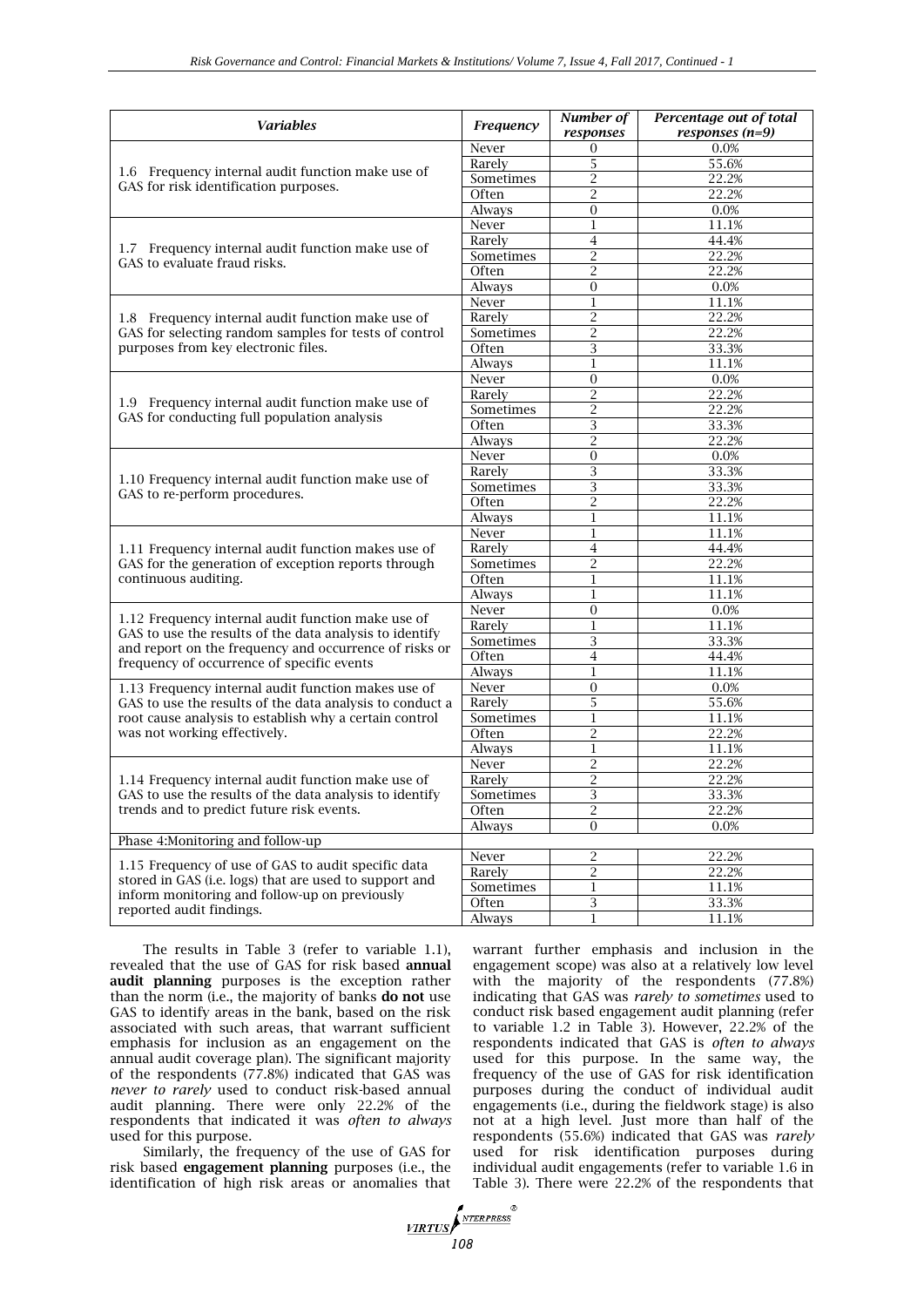indicated they *sometimes* use GAS for this purpose, and also another 22.2% that indicated they *often* use GAS for risk identification purposes.

With reference to the frequency of the use of GAS to identify the purpose for which GAS is used during the **fieldwork** phase of an engagement, it was evident that the respondents are utilising GAS for a variety of purposes during the conduct of an internal audit engagement. A tendency to use GAS more frequently for specific purposes was also noticeable as can be seen from the summary of results displayed in Table 1.3 (refer to variables 1.3 – 1.14). The following results refer to the frequency of the use of GAS during the conduct of internal audit engagements for the following listed purposes (ranked from most frequently used to least frequently used):

 To identify transactions with specific characteristics or control criteria for tests of control purposes (11.1% of the respondents indicated rarely, 33.3% indicated sometimes, 33.3% indicated often and 22.2% indicated always) (refer to variable 1.4 in Table 3).

 For conducting full population analysis (22.2% of the respondents indicated rarely, 22.2% indicated sometimes, 33.3% indicated often and 22.2% indicated always) (refer to variable 1.9 in Table 3).

 To identify account balances over a certain amount (11.1% of the respondents indicated rarely, 44.4% indicated sometimes, 22.2% indicated often and another 22.2% indicated always) (refer to variable 1.5 in Table 3).

 The results of the data analysis are used to identify and report on the frequency of occurrence of risks or frequency of occurrence of specific events (11.1% of the respondents indicated rarely, 33.3% indicated sometimes, 44.4% indicated often and 11.1% indicated always) (refer to variable 1.12 in Table 3).

 To obtain audit evidence about control effectiveness (11.1% of the respondents indicated rarely, 33.3% indicated sometimes, 44.4% indicated often and 11.1% indicated always) (refer to variable 1.3 in Table 3).

 For selecting random samples for tests of control purposes from key electronic files (11.1% of the respondents indicated never, 22.2% indicated rarely, 22.2% indicated sometimes, 33.3% indicated often and 11.1% indicated always) (refer to variable 1.8 in Table 3).

 To re-perform procedures (33.3% of the respondents indicated rarely, 33.3% indicated sometimes, 22.2% indicated often and 11.1% indicated always) (refer to variable 1.10 in Table 3).

 The results of data analysis are used to conduct a root cause analysis to establish why a certain control was not working effectively (55.6% of the respondents indicated rarely, 11.1% indicated sometimes, 22.2% indicated often and 11.1% indicated always) (refer to variable 1.13 in Table 3).

 For risk identification purposes (55.6% of respondents indicated rarely, 22.2% indicated sometimes and 22.2% indicated often) (refer to variable 1.6 in Table 3).

 For the generation of exception reports through continuous auditing (11.1% of the respondents indicated never, 44.4% indicated rarely, 22.2% indicated sometimes, 11.1% indicated often and another 11.1% indicated always) (refer to variable 1.11 in Table 3).

 The results of the data analysis are used to identify trends and to predict future risk events (22.2% of the respondents indicated never, 22.2% indicated rarely, 33.3% indicated sometimes and 22.2% indicated often) (refer to variable 1.14 in Table 3).

 To evaluate fraud risks (11.1% of the respondents indicated never, 44.4% indicated rarely, 22.2% indicated sometimes and 22.2% indicated often) (refer to variable 1.7 in Table 3).

Reviewing the results above (with specific reference to variables 1.12, 1.13 and 1.14) it is evident that the locally controlled banking industry's internal auditors' "line of sight" is predominantly focused on delivering descriptive analytics (hindsight) (i.e., it is focused on answering questions such as "what happened?"). This view is derived from the responses to variable 1.12, (*"the results of the data analysis are used to identify and report on the frequency of occurrence of risks or frequency of occurrence of specific events"*) which only ranked as the fourth highest purpose for which GAS is applied. Descriptive statistics are the primary or most basic forms of data analytics (Deloitte, 2013:3; IIA, 2016b:14). On the other hand, data analytics that are focused on answering questions such as "why did it happen?" are regarded as diagnostic analytics (providing insight). Based on responses to variable 1.13 it is clear that the use of GAS for the purpose of conducting a root cause analysis (i.e., establishing "why" a certain control was not working effectively) is not frequently used (it was ranked in the bottom five of all the various purposes for which GAS could be used). In addition, data analytics that are performed to provide a view on the likelihood of anticipated events (to predict future risk events), is classified as predictive analytics (provides foresight). Reviewing the responses to variable 1.14, it is clear that GAS is infrequently used to conduct predictive analytics (it was ranked second lowest of all the listed purposes for which GAS can be used).

The last phase of the systematic internal audit approach is to conduct **monitoring and follow-up,** in an effort to verify whether management has taken action on previously reported audit findings. The use of GAS can also be used for this purpose: 22% of the respondents *never* store audit-specific data in GAS for monitoring and follow-up purposes; 22.2% indicated that audit-specific data is *rarely* stored in GAS for monitoring and follow-up purposes; 11.1% indicated it is *sometimes* stored in GAS; 33.3% indicated that audit-specific data is *often* stored in GAS for monitoring and follow-up purposes, and 11.1% indicated that it is *always* stored in GAS to support and inform monitoring and following-up on previously reported audit findings at their banks (refer to variable 1.15 in Table 3). In brief, just over half (55.6%) of the respondents indicated that auditspecific data is *never to sometimes* stored in GAS for this purpose.

The next section contains concluding remarks regarding the purpose of the use of GAS by internal audit functions within the locally controlled South African Banking industry.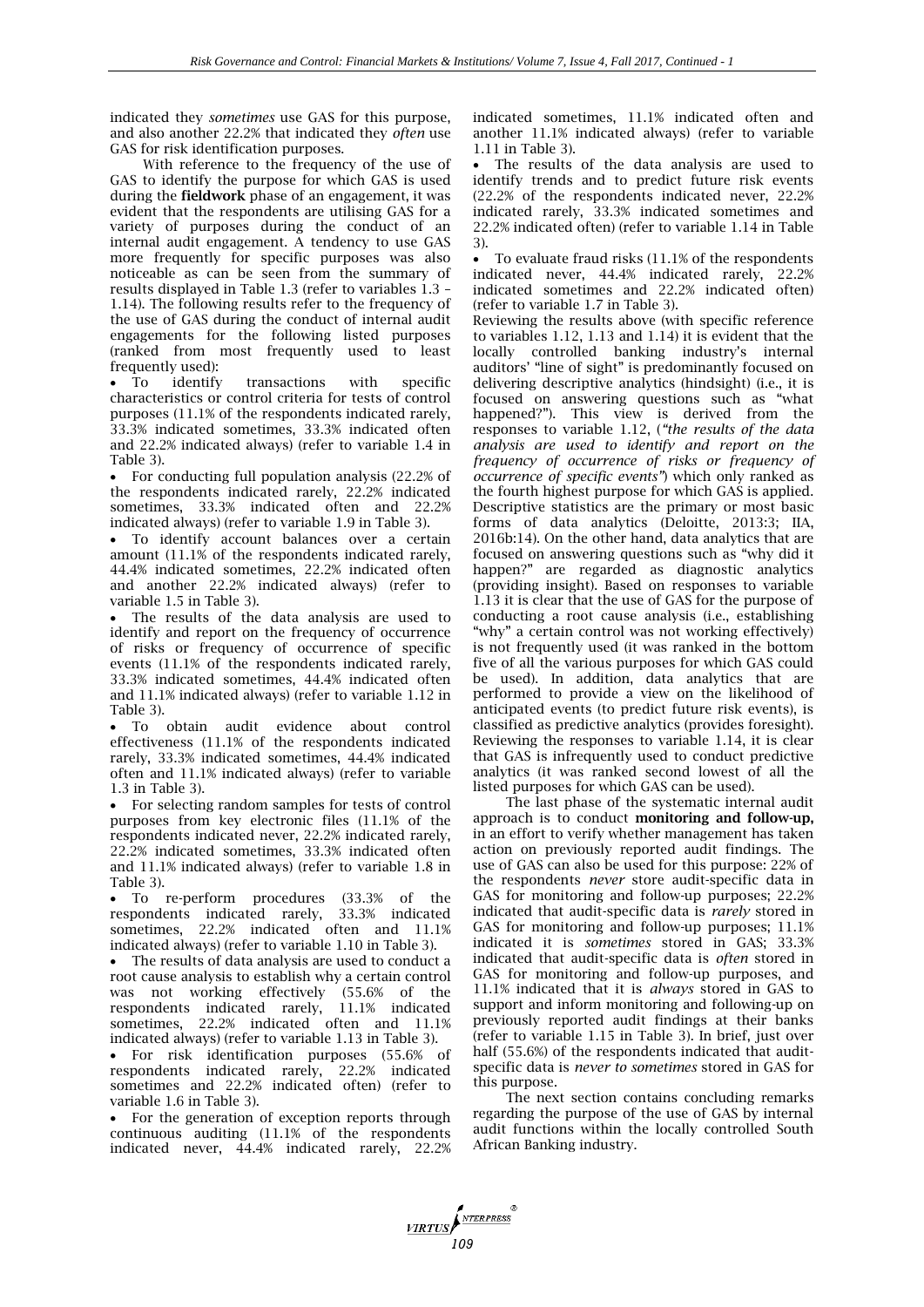## 5. CONCLUSION

The empirical research results indicate that respondents are utilising GAS for a variety of purposes during the conduct of an internal audit engagement but that its frequency of use is not yet optimal and that there is still much room for improvement for tests of controls purposes. It is also not sufficiently used in all phases of an internal audit engagement. Therefore, the heads of internal audit departments will have to be proactive in their efforts to build internal audit functions for the future. In other words, internal audit functions that embrace the use of technology-enabled tools in their individual audit methodologies should reduce the risk of becoming obsolete and should continue to be able to provide their stakeholders with new and valuable insights. Not only are they tasked with a responsibility to ensure that their internal audit functions continuously and consistently deliver on their mandates in an effective and efficient manner, but they also need to take up their leadership responsibilities and grow their internal audit functions to a level of maturity that sees the integration of technology-enabled tools such as GAS into its audit methodologies. The modern internal audit function should realise that the use and integration of technology-based tools such as GAS in performing data analytics is no longer a "nice-tohave" but that it has now become a "need-to-have". In other words, the implementation of technologybased tools that will reinvent their individual

### REFERENCES

- 1. Ahmi, A. (2012). *Adoption of generalised audit software (GAS) by external auditors in the UK.*  (Doctoral dissertation). Retrieved from the World Wide-Web: <http://bura.brunel.ac.uk/handle/2438/> 7357
- 2. Ahmi, A., & Kent, S. (2013). The Utilisation of generalised audit software (GAS) by external auditors. *Managerial Auditing Journal, 28*(2), 88- 113. doi:10.1108/02686901311284522
- 3. Audit command language (ACL). (2013). *The ACL audit analytic capability model.* Retrieved from the World Wide-Web: <http://www.acl.com/pdfs/> White\_Paper\_AACM.pdf
- 4. AuditNet (2012). *2012 Survey report on data analysis audit software.* Retrieved from the World Wide-Web: http://www.auditnet.org/publications-2/auditnet-surveys
- 5. Banarescu, A. (2015). Detecting and preventing fraud with data analytics. *Procedia Economics and Finance*, *32*(2015), 1827-1836. Retrieved from the World Wide-Web: www.sciencedirect.com
- 6. Bierstaker, J., Janvrin, D., & Lowe, D.J. (2014). What factors influence auditors' use of computer-<br>assisted audit techniques? Advances in techniques? *Advances in Accounting*, *30*(2014), 67-74. [http://dx.doi.org/10.](http://dx.doi.org/10) 1016/j.adiac.2013.12.005
- 7. Braun, R.L., & Davis, H.E. (2003). Computerassisted audit tools and techniques: Analysis and perspectives. *Managerial Auditing Journal, 18*(9), 725-731. <http://dx.doi.org/10.1108/02686900310> 500488
- 8. Campanella, F., Peruta, M.R.D., & Giudice, M. (2015). The effects of technological innovation on the banking sector. *Journal of the Knowledge Economy, November*, 1-13. doi:10.1007/s13132- 015-0326-8

**110** 

internal audit functions will sooner or later be driven by necessity and not by choice.

To reiterate, the most important findings identified during the empirical analysis are:

 The frequency of the use of GAS for risk based annual audit planning purposes, as well as for risk based engagement planning purposes, is the exception rather than the norm.

 With reference to the main (i.e., the top five) purposes for which the internal audit functions make use of GAS *often to always* during separate internal audit engagements are:<br>• To identify transaction

transactions with specific characteristics or control criteria for tests of control purposes;

For conducting full population analysis;

 To identify account balances over a certain amount;

 To identify and report on the frequency of occurrence of risks or frequency of occurrence of specific events; and<br>• To obtain at

audit evidence about control effectiveness.

Finally, in the words of Geoffrey Moore, *"Without big data analytics, companies are blind and deaf, wandering out onto the web like a deer on a freeway"* (cited in Dykes, 2012). These words hold equally true for internal audit functions, especially as they are looking for the most effective and efficient means of finding their way through the data that dominates organisations' control data that dominates organisations' control environments and information technology systems.

- 9. Cangemi, M.P. (2016). Views on internal audit, internal controls, and internal audit's use of technology. *EDPACS: The EDP Audit, Control, and Security Newsletter*, *53*(1), 1-9*.* <http://dx.doi.org/> 10.1080/07366981.2015.1128186
- 10. Cao, M., Chychyla, R., & Stewart, T. (2015). Big data analytics in financial statement audits. *Accounting Horizons*, *29*(2), 423-429. doi: 10.2308/acch-51068
- 11. Chang, S.I., Yen, D.C., Chang, I.C., & Jan, D. (2014). Internal control framework for a compliant ERP system. *Information and Management Journal, 30*, 187-205. [http://dx.doi.org/10.1016/j.im.2013.11.](http://dx.doi.org/10.1016/j.im.2013.11) 002
- 12. Coderre, D. (2015). Gauge your analytics. *Internal Auditor*, *March*, 39-45. Retrieved from the World Wide-Web: https://iaonline.theiia.org/
- 13. Coderre, D. (2009). *Internal audit – efficiency through automation*. New Jersey: Wiley.
- 14. Coetzee, P. & Lubbe, D. (2014). Improving the efficiency and effectiveness of risk-based internal audit engagements. *International Journal of Auditing, 18*(2), 115-125. doi:10.1111/ijau.12016
- 15. Debreceny, R., Lee, S., Neo, W. & Toh, J.S. (2005). Employing generalised audit software in the financial services sector – challenges and opportunities. *Managerial Auditing Journal*, *20*(6), 605-618. doi: 10.1108/02686900510606092
- 16. Deloitte. (2016a). Industrialized analytics: Data is the new oil. Where are the refineries? Retrieved from the World Wide-Web: https: http://dupress. com/articles/data-assets-and-analytics/?id=us: 2em:3na:dup1342:awa:imo:041316
- 17. Deloitte (2016b). *Internal audit analytics: The journey to 2020.* Retrieved from the World Wide-Web: <https://www2.deloitte.com/us/en/pages/>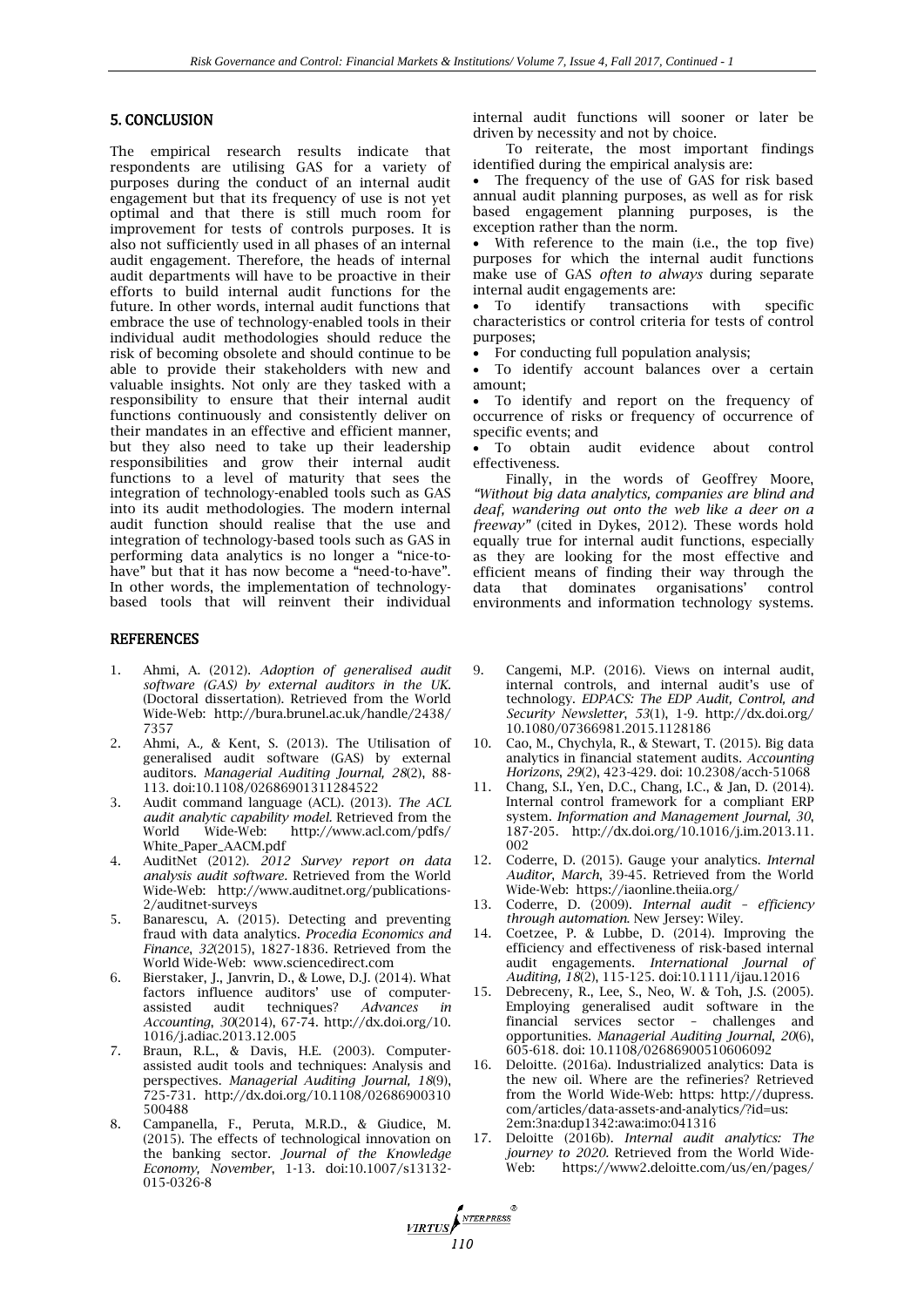mrisk/articles/internal-audit-analytics-insightsdriven-auditing.html

- 18. Deloitte (2013). *Adding insight to audit – transforming internal audit through data analytics.*  Retrieved from the World Wide-Web: [http://www.](http://www/) slideshare.net/DeloitteAnalytics/adding-insight-toaudit-transforming-internal-audit-through-dataanalytics#
- 19. Eastburn, R.W. & Boland, R.J. (2015). Inside banks' information and control systems: Post-decision surprise and corporate disruption. *Information and Organisation,* 25, 160-190.<http://dx.doi.org/> 10.1016/j.infoandorg.2015.05.001
- 20. Ehlrich, H. (1998). *The Wiley book of business quotations*. Canada: John Wiley & Sons Inc.
- 21. Elefterie, L., & Badea, G. (2016). The impact of information technology on the audit process. *Economics, Management and Financial Markets, 11*(1), 303-309.
- 22. Griffin, P.A., & Wright, A.M. (2015). Commentaries on big data's importance for accounting and auditing. *Accounting Horizons, 29*(2), 377-379. doi: 10.2308/acch-51066
- 23. International auditing and assurance standards board (IAASB). (2015). *Handbook of International Quality Control, Auditing, Review, Other Assurance, and Related Services Pronouncements.*  Retrieved from the World Wide-Web: [http://www.](http://www/) ifac.org/system /files/publications/files/IAASB-2015-Handbook-Volume-1\_0.pdf
- 24. Institute of internal auditors (IIA). (2016a). *Regional Reflections: Africa.* Retrieved from the World Wide-Web: <http://contentz.mkt5790.com/> lp/2842/204730/IIARF%20CBOK%20Regional%20R eflections%20Africa%20April%202016.pdf
- 25. Institute of Internal Auditors (IIA). (2016b). *Data Analytics: Elevating Internal Audit's Value.*  Retrieved from the World Wide-Web: [https://www.](https://www/) theiia.org/bookstore/downloads/6900045156664/ 8510-6388-09\_data\_analytics\_ v13\_nocrop.pdf
- 26. Institute of internal auditors (IIA). (2016c). International Standards for the Professional Practice of Internal Auditing (Standards). Retrieved from the World Wide-Web: https://global.theiia. org/standards-guidance/mandatoryguidance/Pages/Standards.aspx
- 27. Institute of internal auditors (IIA). (2015a). *Staying a step ahead: Internal audit's use of technology.*  Retrieved from the World Wide-Web: http:// contentz.mkt5790.com/lp/2842 /191428/ 2015- 1403\_CBOK\_Staying\_A\_Step\_Ahead.pdf
- 28. Institute of internal auditors (IIA). (2015b). *A global view of financial services auditing: Challenges, opportunities, and the future.* Retrieved from the World Wide-Web: [http://contentz.mkt](http://contentz.mkt/) 5790.com/lp/2842/193190/JAMESON\_Financial%2 0Typeset%2011%20PQ\_FINAL.pdf
- 29. Institute of internal auditors (IIA). (2014). *The pulse of the profession* - *enhancing value through collaboration: A call to action.* Retrieved from the World Wide-Web: [http://c.ymcdn.com/sites/iiasa.](http://c.ymcdn.com/sites/iiasa) site-ym.com/resource/resmgr/PDF\_Brochures/ Global\_ Pulse\_of\_the\_Professi.pdf
- 30. Janvrin, D., Bierstaker, J., & Lowe, D.J. (2009). An investigation of factors influencing the use of computer-related audit procedures. *Journal of Information Systems*, *23*(1), 97-118.
- 31. Kim, H.J., Mannino, M., & Nieschwietz, R.J. (2009). Information technology acceptance in the internal audit profession: Impact of technology features and complexity. *International Journal of Accounting Information Systems*, *10*(2009), 214- 228. doi:10.1016/j.accinf.2009.09.001

*VIRTUS* 

- 32. KPMG (2015). *KPMG internal audit: Top 10 considerations for technology companies.* Retrieved from the World Wide-Web: [https://www.kpmg.com](https://www.kpmg.com/) /US/en/IssuesAnd Insights/ArticlesPublications/ Documents/top-10-2015-internal-auditconsiderations-technology-companies.pdf
- 33. KPMG (2013). *Data Analytics for Internal Audit.* Retrieved from the World Wide-Web: [http://www.](http://www/) kpmg.com/CH/en/Library/Articles-Publications/ Documents/Advisory/pub-20130412-dataanalytics-internal-audit-en.pdf
- 34. Lin, W., & Wang, C. (2011). A selection model for auditing software. *Industrial Management and Data Systems, 111*(5), 776-790. doi:10.1108/02635 571111137304
- 35. Mahzan, N., & Lymer, A. (2014). Examining the adoption of computer-assisted audit tools and techniques – cases of generalised audit software use by internal auditors. *Managerial Auditing Journal, 29*(4), 327-349.<http://dx.doi.org/10.1108> /MAJ-05-2013-0877
- 36. Moffit, K.C., & Vasarhelyi, M.A. (2013). AIS in an age of big data. *Journal of Information Systems, 27*(2), 1-19. doi:10.2308/isys-10372
- 37. Murphy, M.L., & Tysiac, K. (2015). Data analytics helps auditors gain deep insight. *Journal of Accountancy, April*, 1-5. Retrieved from the World Wide-Web: <http://www.journalofaccountancy.com/> issues/2015/apr/data-analytics-for-auditors.html
- 38. O'Donell, R. (2015). Data analytics and your audit: What financial executives need to know. *Financial Executive, Annual*, 24-29.
- 39. PricewaterhouseCoopers (PwC) (2016). *2016 state of the internal audit profession study – leadership matters: advancing toward true north as stakeholders expect more.* Retrieved from the World Wide-Web: <http://www.pwc.com/us/en/> risk-assurance/sotp/2016-State-of-the-Internal-Audit-Profession-Report.pdf
- 40. PricewaterhouseCoopers (PwC) (2015). *2015 state of the internal audit profession study – finding true north in a period of rapid transformation.* Retrieved from the World Wide-Web: <http://www.pwc.com/us/en/risk-assurance/> internal-audit-transformation-study/ assets/pwcstate-of-the-internal-audit-profession-2015.pdf
- 41. PricewaterhouseCoopers (PwC) (2014). *2014 state of the internal audit profession study – higher performance by design: A Blueprint for change.* Retrieved from the World Wide-Web: [http://www.](http://www/) pwc.com/en\_US/us/risk-assurance-services/ publications/assets/pwc-state-of-the-internalaudit-profession-2014.pdf
- 42. PricewaterhouseCoopers (PwC) (2013). *The internal audit analytics conundrum – finding your path through data.* Retrieved from the World Wide-Web: http://www.pwc.com/us/en/riskassurance-services/publications/assets/pwcinternal-audit-analytics-data.pdf
- 43. Protiviti (2015a). *From cybersecurity to collaboration: assessing top priorities for internal audit functions*. Retrieved from the World Wide-Web: http://www.protiviti.com/en-US/ Documents /Surveys/2015-Internal-Audit-Capabilities-and-Needs-Survey-Protiviti.pdf
- 44. Protiviti (2015b). *Changing trends in internal audit and advanced analytics.* Retrieved from the World Wide-Web: <http://www.knowledgeleader.com/> KnowledgeLeader/Resources.nsf/Description/Inter nalAuditDataAnalyticswhitepaperProtiviti/\$FILE/I nternal-Audit-Data-Analytics-whitepaper-Protiviti.pdf
- 45. Roos, C.J. (2012). *Governance responses to hacking in the banking sector of South Africa – An*